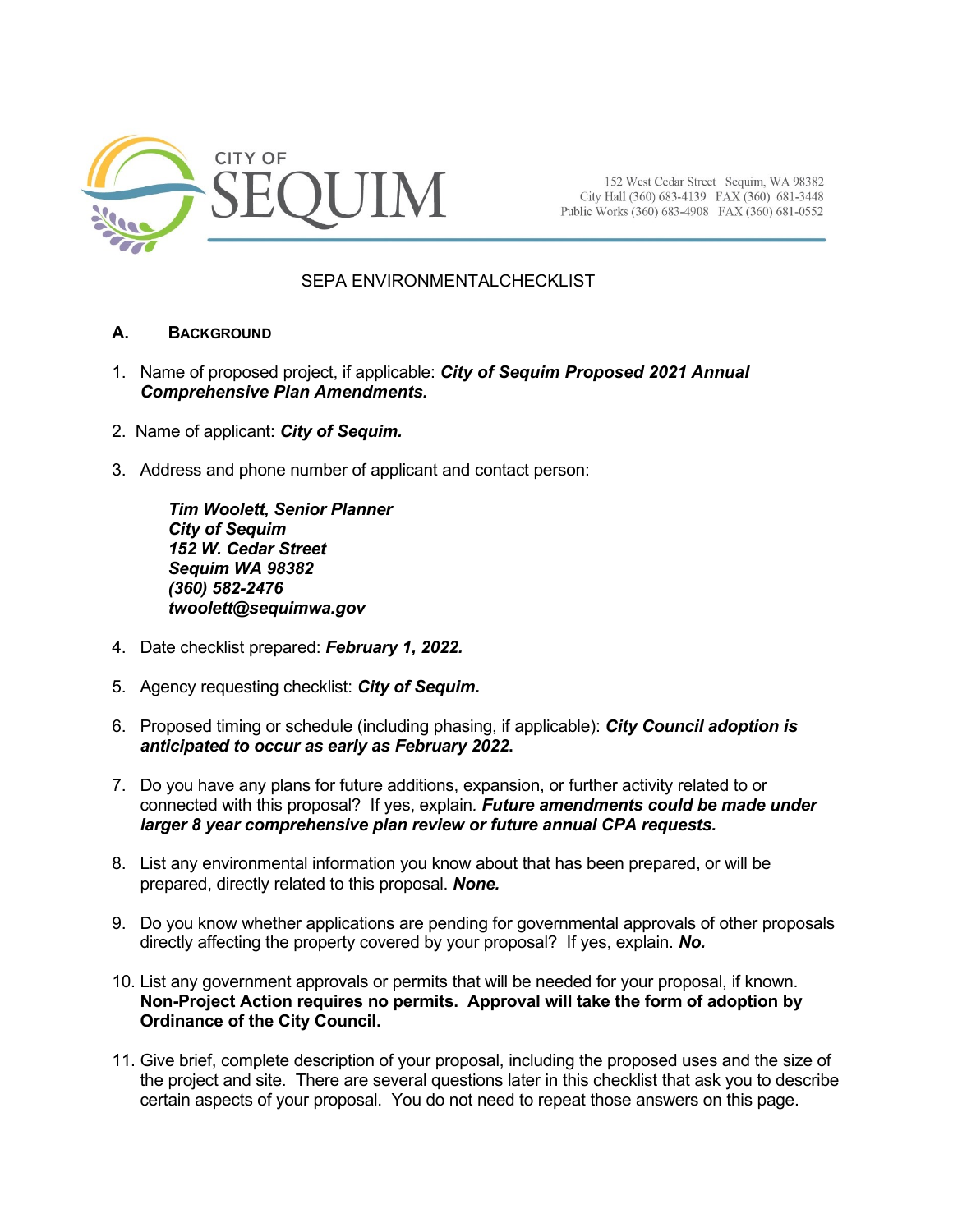(Lead agencies may modify this form to include additional specific information on project description.) *This Non-Project Action consists of adopting 2021 annual Comprehensive Plan Amendment requests that have been received. The City received three requests from members of the public to amend the City's Comprehensive Plan, one amendment request from City staff and one amendment request at the direction of the Sequim City Council. The proposed amendments are as follows:*

- *Amendment request CPA-21-01 is a proposed text and map amendment to change the Comprehensive Plan's land use designation for property commonly known as the Heckman Subdivision located at the southwest corner of Silberhorn Road and South 7th Avenue from low-density residential to multi-family. The applicant's end goal for this request for map and text amendments to the Comprehensive Plan can be achieved through staff's proposed amendments supporting the City Council's goal of providing more affordable housing opportunities throughout the City as addressed in CPA-21-05.*
- *Amendment request CPA1-21-04 is a text amendment to Transportation Policy 4.3.9 Private Streets. Although the Council's current policy is not supportive of private streets, staff has suggested that an outright prohibition on private streets may be a policy that will not serve the city well in the future and the Council should consider allowing private streets under certain circumstances. To facilitate this flexible policy approach staff is proposing to amend Comprehensive Plan policy language prohibiting private streets anywhere in the City.*
- *Amendment request CPA-21-05 are text amendments to the Comprehensive Plan Land Use and Housing policies to allow more flexibility in housing options in the R4-8 single-family zoning district to encourage the development of more affordable housing opportunities. Staff is proposing to address this goal by amending some policy language in the Comprehensive Plan to allow multiplexes to be built in the City's residential zoning district and multifamily housing to be built in the Community Commercial zoning district without ground floor retail/commercial development.*
- •

*Two other requests were received; however, to facilitate review of the docketed amendment requests staff will bundle CPA-21-03 and CPA-21-06 together. Both requests require text and map revisions to the Comprehensive Plan and staff is recommending these be delayed until later when staff is planning on initiating the required Comprehensive Plan 8-year periodic review.*

12. Location of the proposal. Give sufficient information for a person to understand the precise location of your proposed project, including a street address, if any, and section, township, and range, if known. If a proposal would occur over a range of area, provide the range or boundaries of the site(s). Provide a legal description, site plan, vicinity map, and topographic map, if reasonably available. While you should submit any plans required by the agency, you are not required to duplicate maps or detailed plans submitted with any permit applications related to this checklist. *City of Sequim-Citywide***.**

# **B. ENVIRONMENTAL ELEMENTS**

**1. Earth**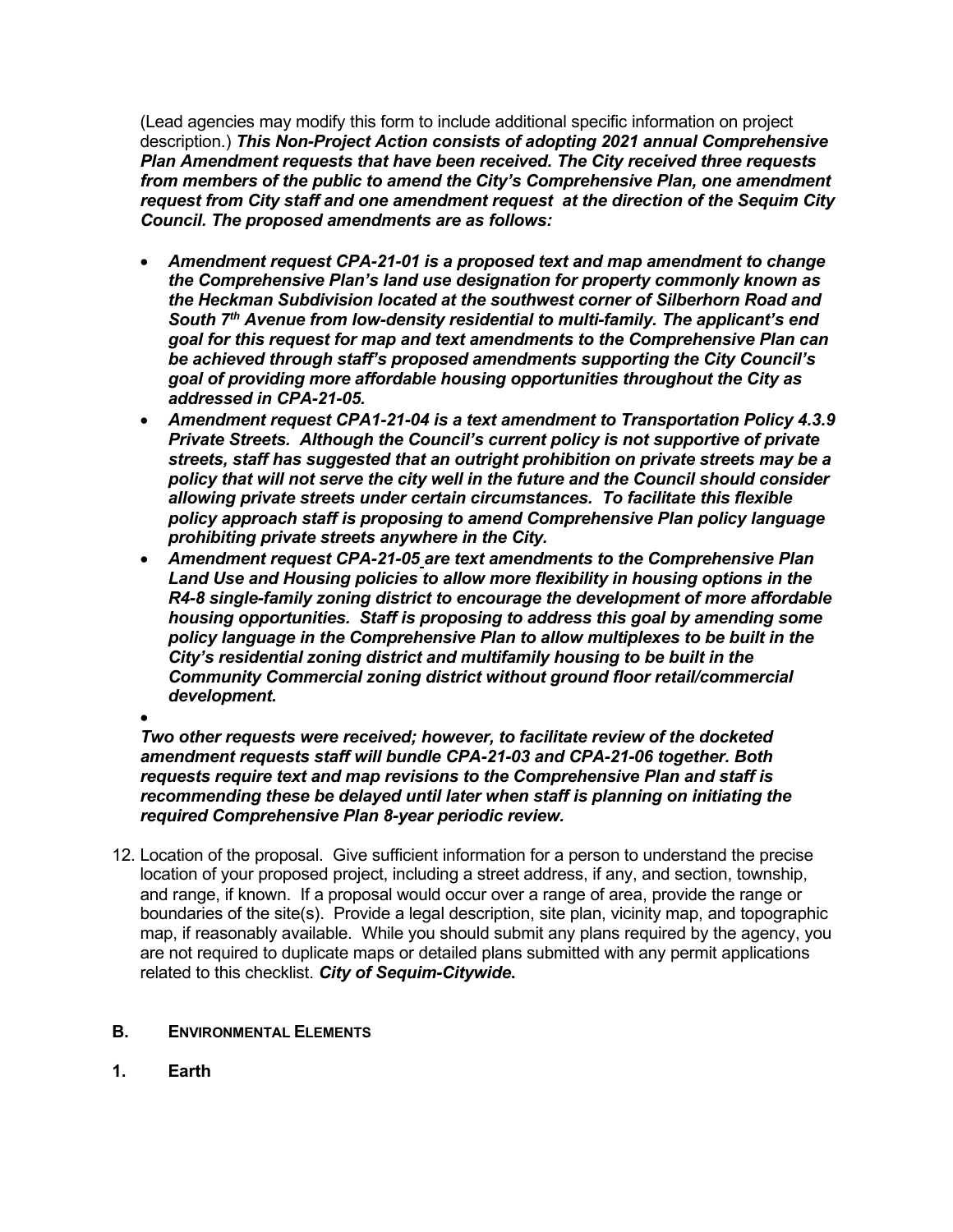a. General description of the site (circle one): Flat, rolling, hilly, steep slopes, mountainous, other:

*Sequim's topography varies throughout the city, from flat to areas of steep slopes. Site specific conditions and development impacts associated with this non-project action are not identifiable at this time.*

b. What is the steepest slope on the site (approximate percent slope):

*There are areas within the city limits with slopes exceeding 30 percent, and potential geohazard areas are mapped on the City's critical areas maps. Site specific conditions and development impacts associated with this nonproject action are not identifiable at this time.* 

c. What general types of soils are found on the site (for example, clay, sand, gravel, peat, muck)? If you know the classification of agricultural soils, specify them and note any agricultural land of long-term commercial significance and whether the proposal results in removing any of these soils.

*According to the USDA Soil Series, Sequim's soils consist of very deep, somewhat excessively drained soils formed in old alluvium. GEOGRAPHICALLY ASSOCIATED SOILS: These are the Carlsborg, Clallam, Dungeness, Hoypus, and Yearly soils. Carlsborg soils lack a mollic epipedon. Clallam soils are loamy-skeletal and have a densic contact at a depth of 20 to 40 inches. Dungeness soils are coarse-silty. Hoypus soils lack a mollic epipedon. Yeary soils are fine-loamy and have a densic contact at a depth of 20 to 40 inches. Site specific conditions and development impacts associated with this non-project action are not identifiable at this time.*

d Are there surface indications or history of unstable soils in the immediate vicinity? If so, describe.

*Geohazards are mapped in the City's critical areas maps and unstable soils/slopes are regulated by the City's Critical Areas Ordinance. No development is proposed at this time. Site specific review of soil conditions will occur at the time specific proposals move forward.*

e. Describe the purpose, type, total area, and approximate quantities and total affected area of any filling, excavation, and grading proposed. Indicate source of fill.

*Not applicable. There is no development associated with this non-project action. Site specific conditions and development impacts are not identifiable at this time. A determination will be made at the time specific proposals move forward.*

f. Could erosion occur as a result of clearing, construction, or use? If so, generally describe.

*Not applicable. There is no development associated with this non-project action. Site specific conditions and development impacts are not identifiable*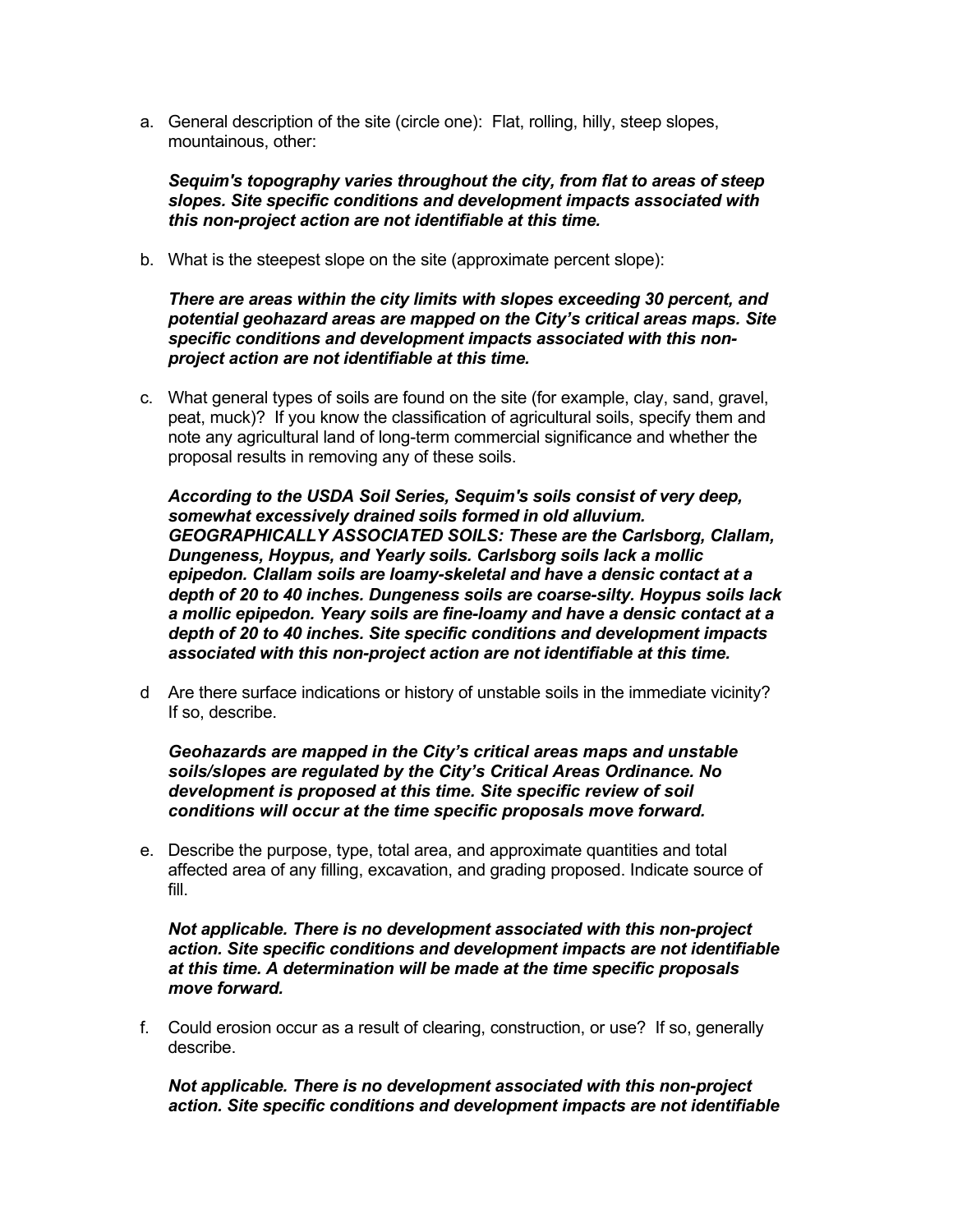# *at this time. A determination will be made at the time specific proposals move forward.*

g. About what percent of the site will be covered with impervious surfaces after project construction (for example, asphalt or buildings)?

*Not applicable. There is no development associated with this non-project action. Site specific conditions and development impacts are not identifiable at this time. A determination will be made at the time specific proposals move forward***.**

h. Proposed measures to reduce or control erosion, or other impacts to the earth, if any:

*Not applicable. There is no development associated with this non-project action. Site specific conditions and development impacts are not identifiable at this time. A determination will be made at the time specific proposals move forward***.**

- **2. Air**
	- a. What types of emissions to the air would result from the proposal during construction, operation, and maintenance when the project is completed? If any, generally describe and give approximate quantities if known.

# *Not applicable. There is no development associated with this non-project action. Site specific conditions and development impacts are not identifiable at this time. A determination will be made at the time specific proposals move forward***.**

b. Are there any off-site sources of emissions or odor that may affect your proposal? If so, generally describe.

*Not applicable. There is no development associated with this non-project action. Site specific conditions and development impacts are not identifiable at this time. A determination will be made at the time specific proposals move forward***.** 

c. Proposed measures to reduce or control emissions or other impacts to air, if any:

*Not applicable. There is no development associated with this non-project action. Site specific conditions and development impacts are not identifiable at this time. A determination will be made at the time specific proposals move forward.* 

### **3. Water**

- a. Surface Water:
	- 1) Is there any surface water body on or in the immediate vicinity of the site (including year-round and seasonal streams, saltwater, lakes, ponds,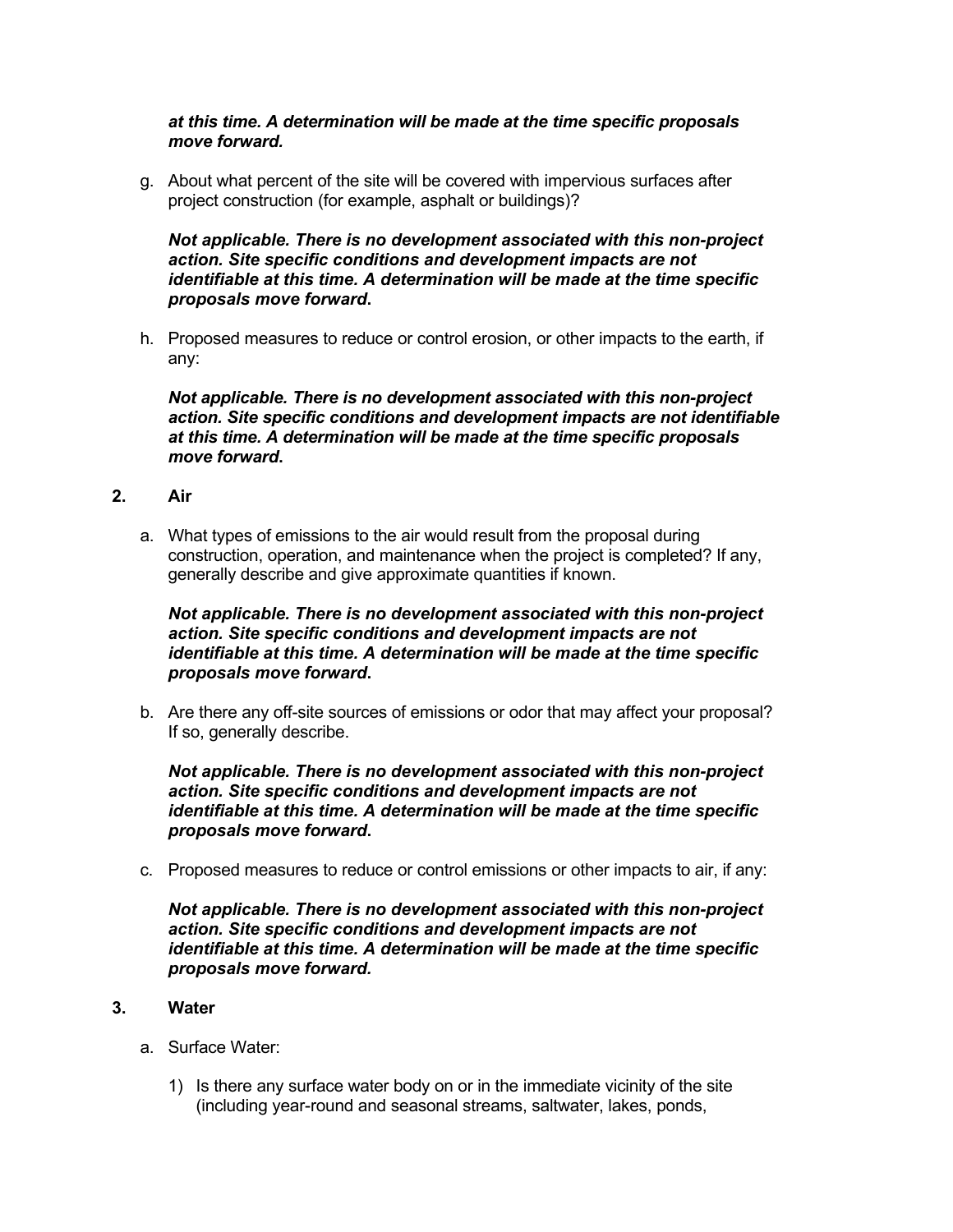wetlands)? If yes, describe type and provide names. If appropriate, state what stream or river it flows into.

*Sequim's main surface water body is Sequim Bay; there are numerous streams and wetlands throughout the city limits. There is no development proposed at this time; future development will require consistency with the City's Critical and Environmentally Sensitive Areas regulations and additional environmental review.*

2) Will the project require any work over, in, or adjacent to (within 200 feet) the described waters? If yes, please describe and attach available plans.

*Not applicable. There is no development associated with this non-project action. Site specific conditions and development impacts are not identifiable at this time. A determination will be made at the time specific proposals move forward***.** 

3) Estimate the amount of fill and dredge material that would be placed in or removed from surface water or wetlands and indicate the area of the site that would be affected. Indicate the source of fill material.

*Not applicable. There is no development associated with this non-project action. Site specific conditions and development impacts are not identifiable at this time. A determination will be made at the time specific proposals move forward.*

4) Will the proposal require surface water withdrawals or diversions? Give general description, purpose, and approximate quantities if known.

*Not appliable. There is no development associated with this non-project action. Site specific conditions and development impacts are not identifiable at this time. A determination will be made at the time specific proposals move forward***.** 

5) Does the proposal lie within a 100-year floodplain? If so, note location on the site plan. No.

*Not applicable. There is no development associated with this non-project action. Site specific conditions and development impacts are not identifiable at this time. A determination will be made at the time specific proposals move forward***.**

6) Does the proposal involve any discharges of waste materials to surface waters? If so, describe the type of waste and anticipated volume of discharge.

*Not applicable. There is no development associated with this non-project action. Site specific conditions and development impacts are not identifiable at this time. A determination will be made at the time specific proposals move forward***.** 

b. Ground Water: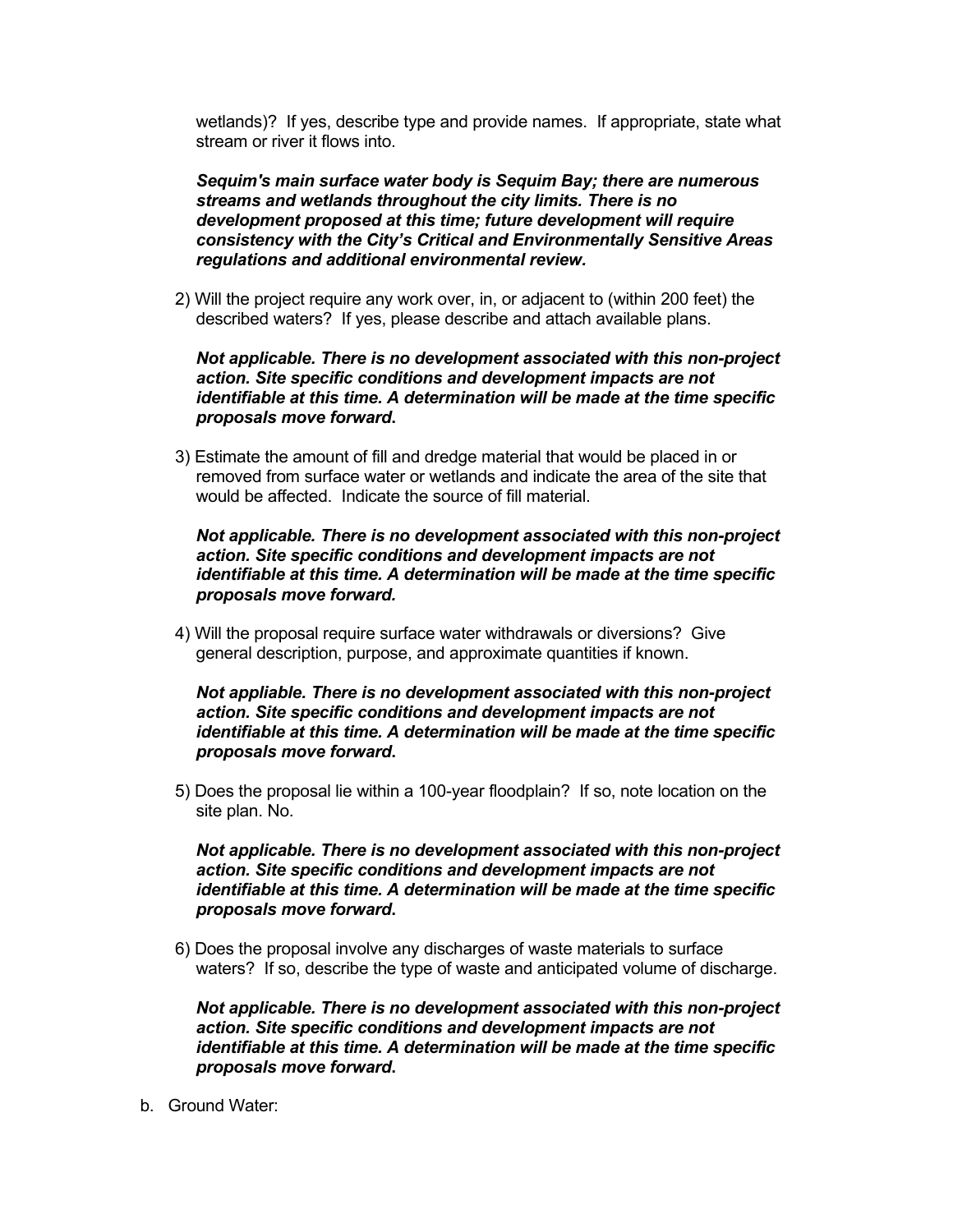1) Will groundwater be withdrawn from a well for drinking water or other purposes? If so, give a general description of the well, proposed uses and approximate quantities withdrawn from the well. Will water be discharged to groundwater? Give general description, purpose, and approximate quantities if known.

#### *Not applicable. There is no development associated with this non-project action. Site specific conditions and development impacts are not identifiable at this time. A determination will be made at the time specific proposals move forward***.**

2) Describe waste material that will be discharged into the ground from septic tanks or other sources, if any (for example: Domestic sewage; industrial, containing the following chemicals. . .; agricultural; etc.). Describe the general size of the system, the number of such systems, the number of houses to be served (if applicable), or the number of animals or humans the system(s) are expected to serve.

# *Not applicable. There is no development associated with this nonproject action. Site specific conditions and development impacts are not identifiable at this time. A determination will be made at the time specific proposals move forward***.**

- c. Water runoff (including stormwater):
	- 1) Describe the source of runoff (including storm water) and method of collection and disposal, if any (include quantities, if known). Where will this water flow? Will this water flow into other waters? If so, describe.

*Not applicable. There is no development associated with this non-project action. Site specific conditions and development impacts are not identifiable at this time. A determination will be made at the time specific proposals move forward***.** 

2) Could waste materials enter ground or surface waters? If so, generally describe.

*Not appliable. There is no development associated with this non-project action. Site specific conditions and development impacts are not identifiable at this time. A determination will be made at the time specific proposals move forward***.** 

3) Does the proposal alter or otherwise affect drainage patterns in the vicinity of the site? If so, describe.

*Not applicable. There is no development associated with this non-project action. Site specific conditions and development impacts are not identifiable at this time. A determination will be made at the time specific proposals move forward.*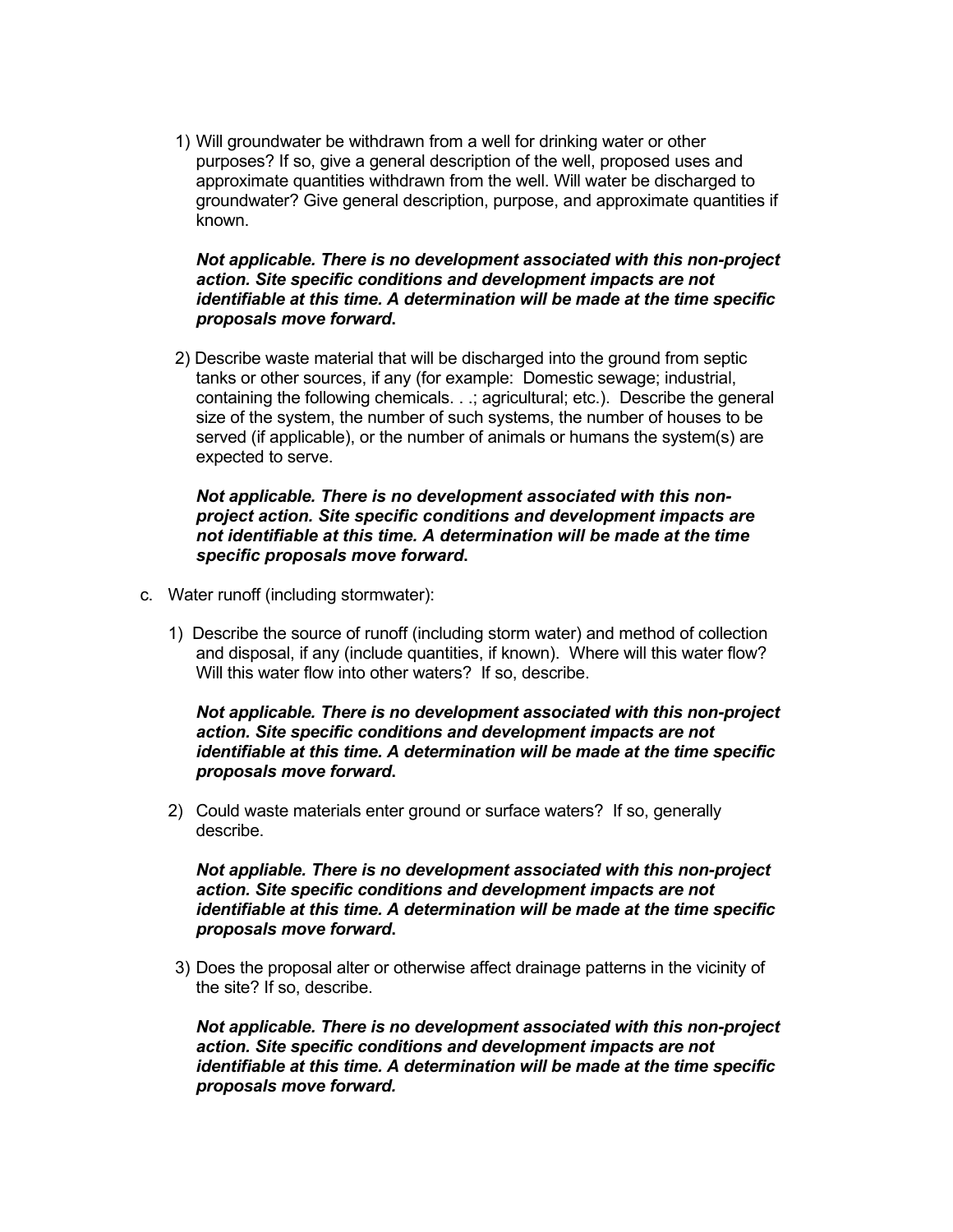d. Proposed measures to reduce or control surface, ground, and runoff water, and drainage pattern impacts, if any:

*Not appliable. There is no development associated with this non-project action. Site specific conditions and development impacts are not identifiable at this time. A determination will be made at the time specific proposals move forward***.** 

# 4. **Plants**

a. Check the types of vegetation found on the site:

 $\sqrt{\phantom{a}}$  deciduous tree: alder, maple, aspen, other

 $\sqrt{\phantom{a}}$  evergreen tree: fir, cedar, pine, other

\_\_√\_\_shrubs

\_\_√\_\_grass

 $\sqrt{ }$  pasture

 $\sqrt{\phantom{a}}$  crop or grain

 $\sqrt{ }$  Orchards, vineyards or other permanent crops.

- $\overline{-\sqrt{ }}$  wet soil plants: cattail, buttercup, bullrush, skunk cabbage, other
- $\sqrt{ }$  water plants: water lily, eelgrass, milfoil, other

 $\sqrt{\ }$  other types of vegetation

b. What kind and amount of vegetation will be removed or altered?

*Not applicable. There is no development associated with this non-project action. Site specific conditions and development impacts are not identifiable at this time. A determination will be made at the time specific proposals move forward***.**

- c. List threatened and endangered species known to be on or near the site. *Not applicable. There is no development associated with this non-project action proposed at this time. Site specific conditions and development impacts associated with this non-project action are not identifiable at this time. A determination will be made at the time specific proposals move forward***.**
- d. Proposed landscaping, use of native plants, or other measures to preserve or enhance vegetation on the site, if any:

*Not applicable. There is no development associated with this non-project action. Site specific conditions and development impacts are not identifiable at this time. A determination will be made at the time specific proposals move forward***.**

e. List all noxious weeds and invasive species known to be on or near the site.

*Not applicable. There is no development associated with this non-project action. Site specific conditions and development impacts are not identifiable at this time. A determination will be made at the time specific proposals move forward***.**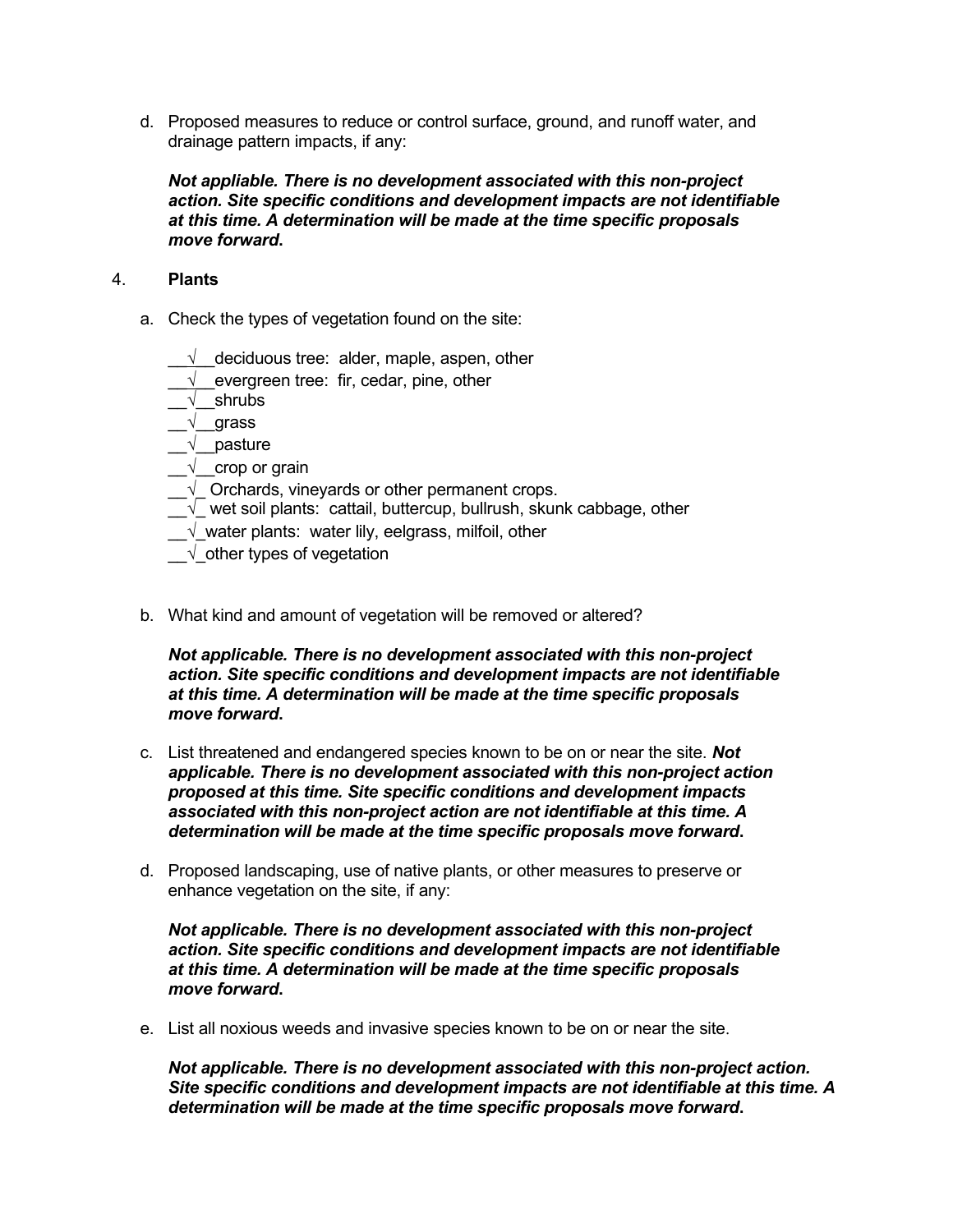# 5. **Animals**

a. List any birds and other animals which have been observed on or near the site or are known to be on or near the site. Examples include:

birds: **hawk**, **heron**, **eagle, songbirds**, other: mammals: **deer**, bear, **elk**, **beaver**, other: **squirrels and other typical urban species** fish: bass, **salmon, trout**, herring, shellfish, other

b. List any threatened and endangered species known to be on or near the site.

*Sequim has several listed species, including bald eagle, blue heron, salmon (Chinook and chum), steelhead, and coastal cutthroat.*

c. Is the site part of a migration route? If so, explain.

*Sequim Bay and adjacent streams are known to contain anadromous salmonids. The City is located within the Pacific Flyway - a flight corridor for migrating waterfowl and other birds - that extends from Alaska to Mexico and South America***.** 

d. Proposed measures to preserve or enhance wildlife, if any:

*Not applicable. There is no development associated with this non-project action. Site specific conditions and development impacts are not identifiable at this time. A determination will be made at the time specific proposals move forward. The City's Critical Areas Ordinance provides protection for wildlife. Any additional mitigation necessary will be identified at the time of site-specific development review.*

e. List any invasive animal species known to be on or near the site.

*None known. There is no development associated with this non-project action. Site specific conditions and development impacts are not identifiable at this time. A determination will be made at the time specific proposals move forward.*

### **6. Energy and natural resources**

a. What kinds of energy (electric, natural gas, oil, wood stove, solar) will be used to meet the completed project's energy needs? Describe whether it will be used for heating, manufacturing, etc.

*Not applicable. There is no development associated with this non-project action. Site specific conditions and development impacts are not identifiable at this time. A determination will be made at the time specific proposals move forward. Electric energy is available city-wide and natural gas is available in specific locations in the city limits***.**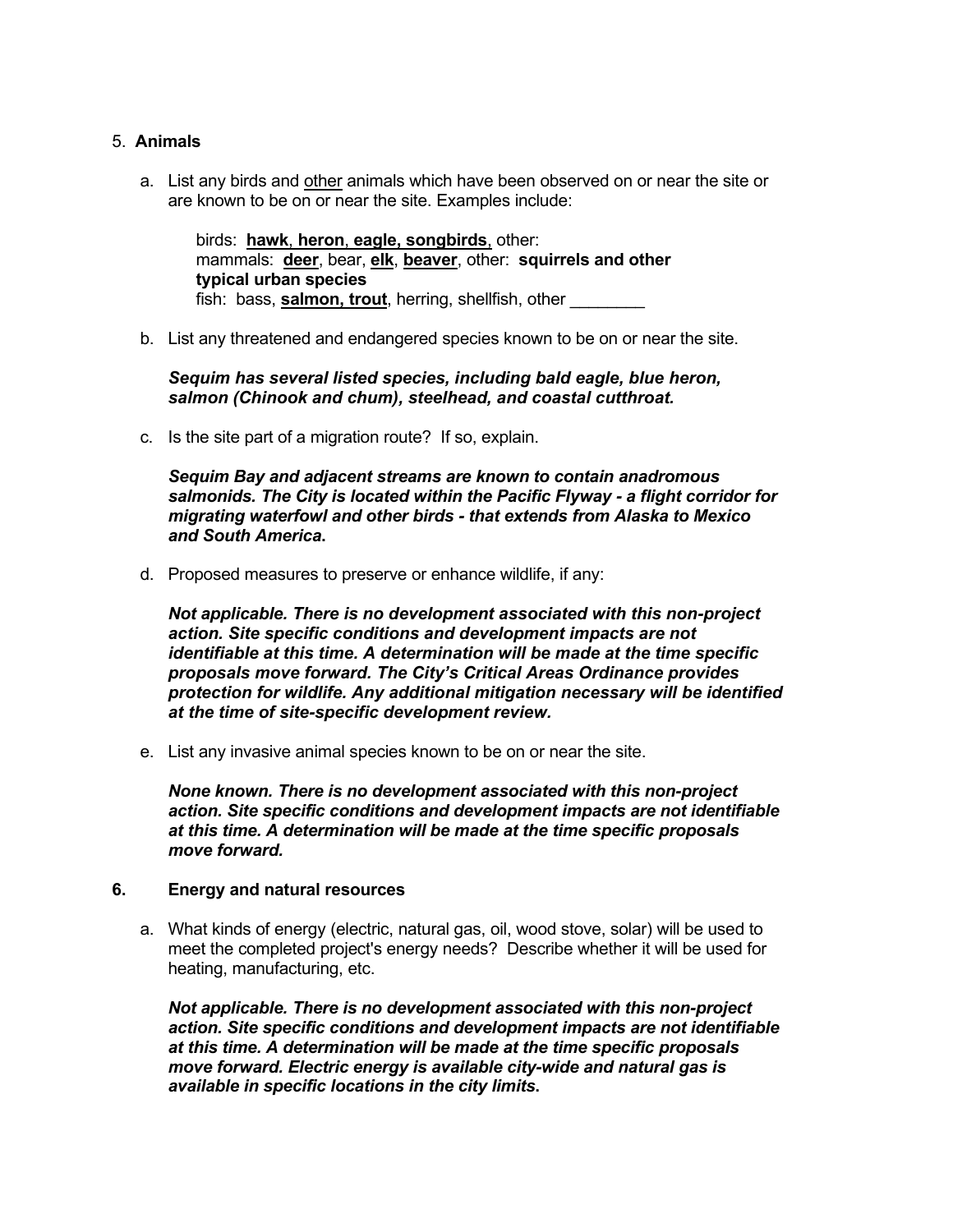b. Would your project affect the potential use of solar energy by adjacent properties? If so, generally describe.

# *Not applicable. There is no development associated with this non-project action. Site specific conditions and development impacts are not identifiable at this time. A determination will be made at the time specific proposals move forward***.**

c. What kinds of energy conservation features are included in the plans of this proposal? List other proposed measures to reduce or control energy impacts, if any:

*Not applicable. There is no development associated with this non-project action. Site specific conditions and development impacts are not identifiable at this time. A determination will be made at the time specific proposals move forward***.** 

# **7. Environmental health**

a. Are there any environmental health hazards, including exposure to toxic chemicals, risk of fire and explosion, spill, or hazardous waste that could occur as a result of this proposal? If so, describe.

# *Not applicable. There is no development associated with this non-project action. Site specific conditions and development impacts are not identifiable at this time. A determination will be made at the time specific proposals move forward***.**

1. Describe any known or possible contamination at the site from present or past uses.

# *Not applicable. There is no development associated with this non-project action. Site specific conditions and development impacts are not identifiable at this time. A determination will be made at the time specific proposals move forward***.**

2. Describe existing hazardous chemicals/conditions that might affect project development and design. This includes underground hazardous liquid and gas transmission pipelines located within the project area and in the vicinity.

# *Not applicable. There is no development associated with this non-project action. Site specific conditions and development impacts are not identifiable at this time. A determination will be made at the time specific proposals move forward.*

3. Describe any toxic or hazardous chemicals that might be stored, used, or produced during the project's development or construction, or at any time during the operating life of the project.

*Not applicable. There is no development associated with this non-project action. Site specific conditions and development impacts are not identifiable at this time. A determination will be made at the time specific proposals move forward***.**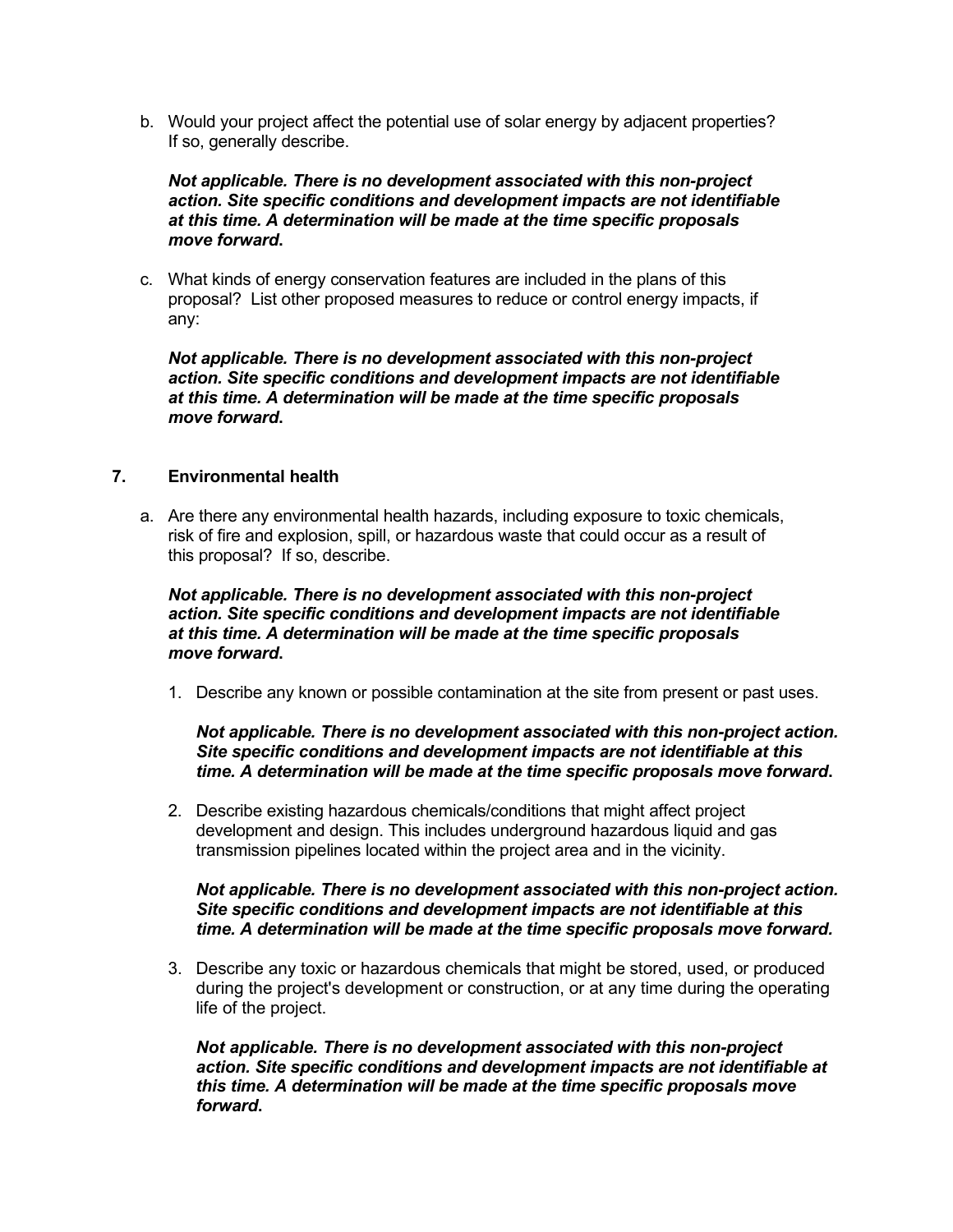4. Describe special emergency services that might be required.

*Not applicable. There is no development associated with this non-project action. Site specific conditions and development impacts are not identifiable at this time. A determination will be made at the time specific proposals move forward***.** 

5. Proposed measures to reduce or control environmental health hazards, if any:

*Not applicable. There is no development associated with this non-project action. Site specific conditions and development impacts are not identifiable at this time. A determination will be made at the time specific proposals move forward.*

### b. **Noise**

1) What types of noise exist in the area which may affect your project (for example: traffic, equipment, operation, other)?

*Not applicable. There is no development associated with this non-project action. Site specific conditions and development impacts are not identifiable at this time. A determination will be made at the time specific proposals move forward***.** *The city has a typical level of noise expected in an urban environment.*

2) What types and levels of noise would be created by or associated with the project on a short-term or a long-term basis (for example: traffic, construction, operation, other)? Indicate what hours noise would come from the site.

*Not applicable. There is no development associated with this non-project action. Site specific conditions and development impacts are not identifiable at this time. A determination will be made at the time specific proposals move forward.*

3) Proposed measures to reduce or control noise impacts, if any:

*Not applicable. There is no development associated with this non-project action. Site specific conditions and development impacts are not identifiable at this time. A determination will be made at the time specific proposals move forward***.**

### 8. **Land and shoreline use**

a. What is the current use of the site and adjacent properties? Will the proposal affect current land uses on nearby or adjacent properties? If so, describe.

*The city is composed of single-family residential development along with commercial areas, and other uses including multifamily residential, light industrial, institutional, and parks***. `**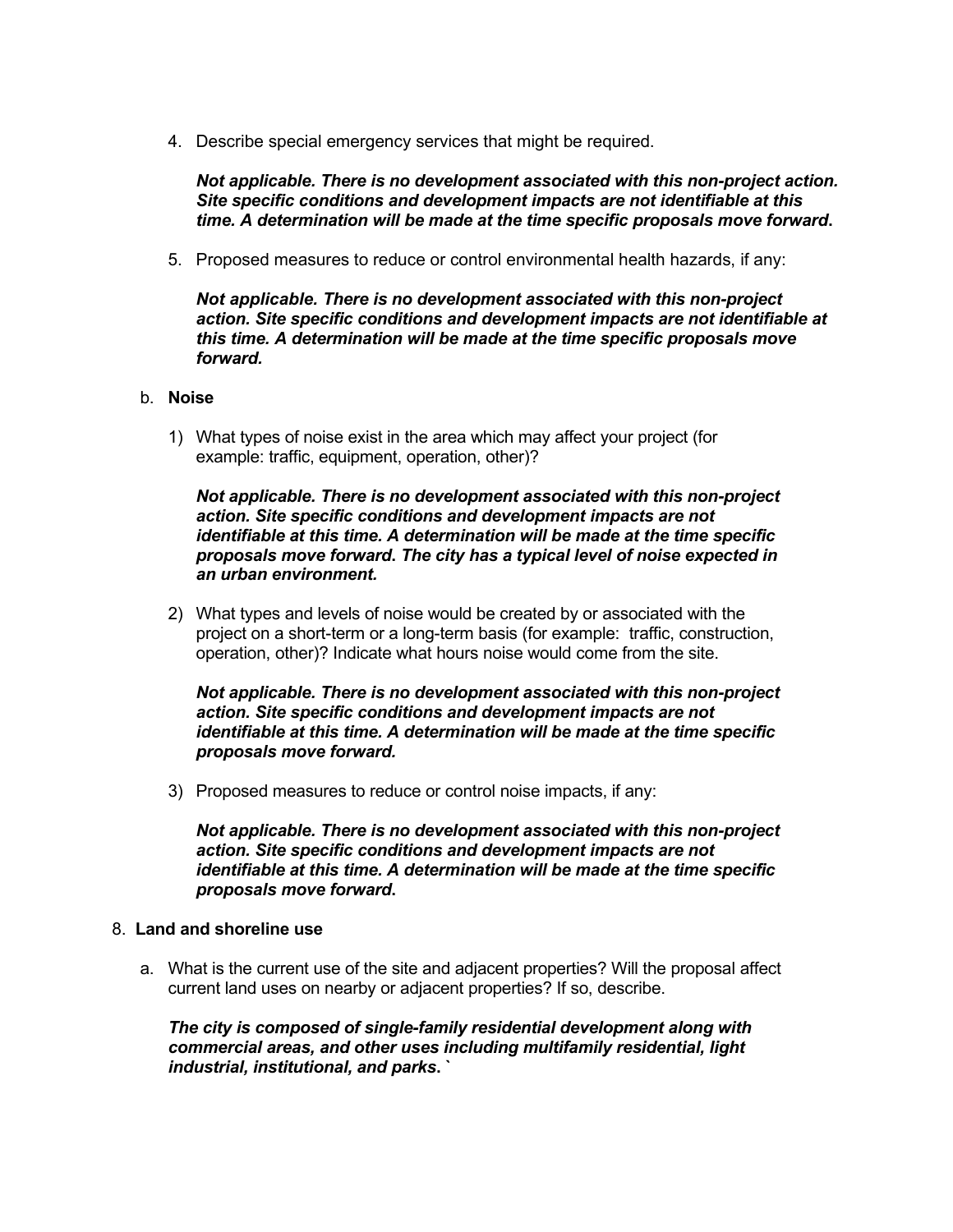b. Has the project site been used as working farmlands or working forest lands? If so, describe. How much agricultural or forest land of long-term commercial significance will be converted to other uses as a result of the proposal, if any? If resource lands have not been designated, how many acres in farmland or forest land tax status will be converted to nonfarm or nonforest use?

*There are some lands in active agricultural use within the UGA; however, lands used for agriculture that are within the City are not designated resource lands. There is no development associated with this non-project action. Site specific conditions and development impacts are not identifiable at this time. A determination will be made at the time specific proposals move forward.* 

1) Will the proposal affect or be affected by surrounding working farm or forest land normal business operations, such as oversize equipment access, the application of pesticides, tilling, and harvesting? If so, how:

*Not applicable. There is no development associated with this non-project action. Site specific conditions and development impacts are not identifiable at this time. A determination will be made at the time specific proposals move forward***.**

c. Describe any structures on the site.

*Not applicable. There is no development associated with this non-project action. Site specific conditions and development impacts are not identifiable at this time. A determination will be made at the time specific proposals move forward***.** 

d. Will any structures be demolished? If so, what?

*Not applicable. There is no development associated with this non-project action. Site specific conditions and development impacts are not identifiable at this time. A determination will be made at the time specific proposals move forward***.** 

e. What is the current zoning classification of the site?

*This proposed non-project action will provide the authority to regulate infill development and establish standards deemed an appropriate incentive to accomplish infilling within established residential neighborhoods citywide. There are a variety of zoning designations in the city including single-family residential, commercial, and other zones that allow multifamily residential, light industrial, institutional, and parks.*

f. What is the current comprehensive plan designation of the site?

*This proposed non-project action will provide the authority to regulate infill development and establish standards deemed an appropriate incentive to accomplish infilling within established residential neighborhoods citywide. There are a variety of land use designations in the city including singlefamily residential, commercial, and other uses including land use*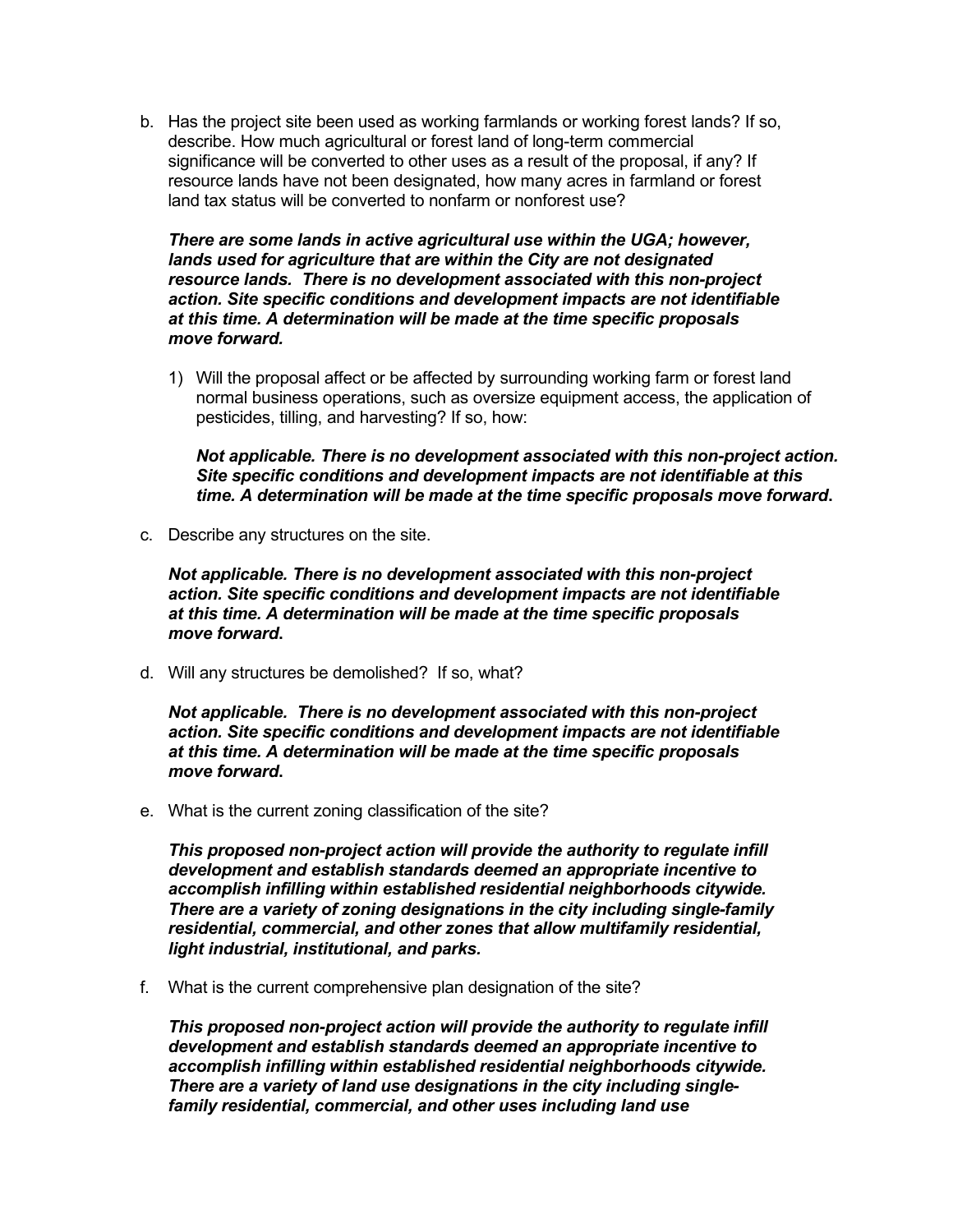*designations that allow multifamily residential, light industrial, institutional, and parks***.**

g. If applicable, what is the current shoreline master program designation of the site?

*Not applicable. There is no development associated with this non-project action. Site specific conditions and development impacts are not identifiable at this time. A determination will be made at the time specific proposals move forward.*

h. Has any part of the site been classified as a critical area by the city or county? If so, specify.

*There are critical areas throughout the city; however, there is no development associated with this non-project action. Site specific conditions and development impacts associated with this non-project action are not identifiable at this time. A determination will be made at the time specific proposals move forward***.**

i. Approximately how many people would reside or work in the completed project?

*Not applicable. There is no development associated with this non-project action. Site specific conditions and development impacts are not identifiable at this time. A determination will be made at the time specific proposals move forward.*

j. Approximately how many people would the completed project displace?

*Not applicable. There is no development associated with this non-project action. Site specific conditions and development impacts are not identifiable at this time. A determination will be made at the time specific proposals move forward.*

k. Proposed measures to avoid or reduce displacement impacts, if any:

*Not applicable. There is no development associated with this non-project action. Site specific conditions and development impacts are not identifiable at this time. A determination will be made at the time specific proposals move forward***.**

l. Proposed measures to ensure the proposal is compatible with existing and projected land uses and plans, if any:

*Not applicable. There is no development associated with this non-project action. Site specific conditions and development impacts are not identifiable at this time. A determination will be made at the time specific proposals move forward***.**

m. Proposed measures to ensure the proposal is compatible with nearby agricultural and forest lands of long-term commercial significance, if any: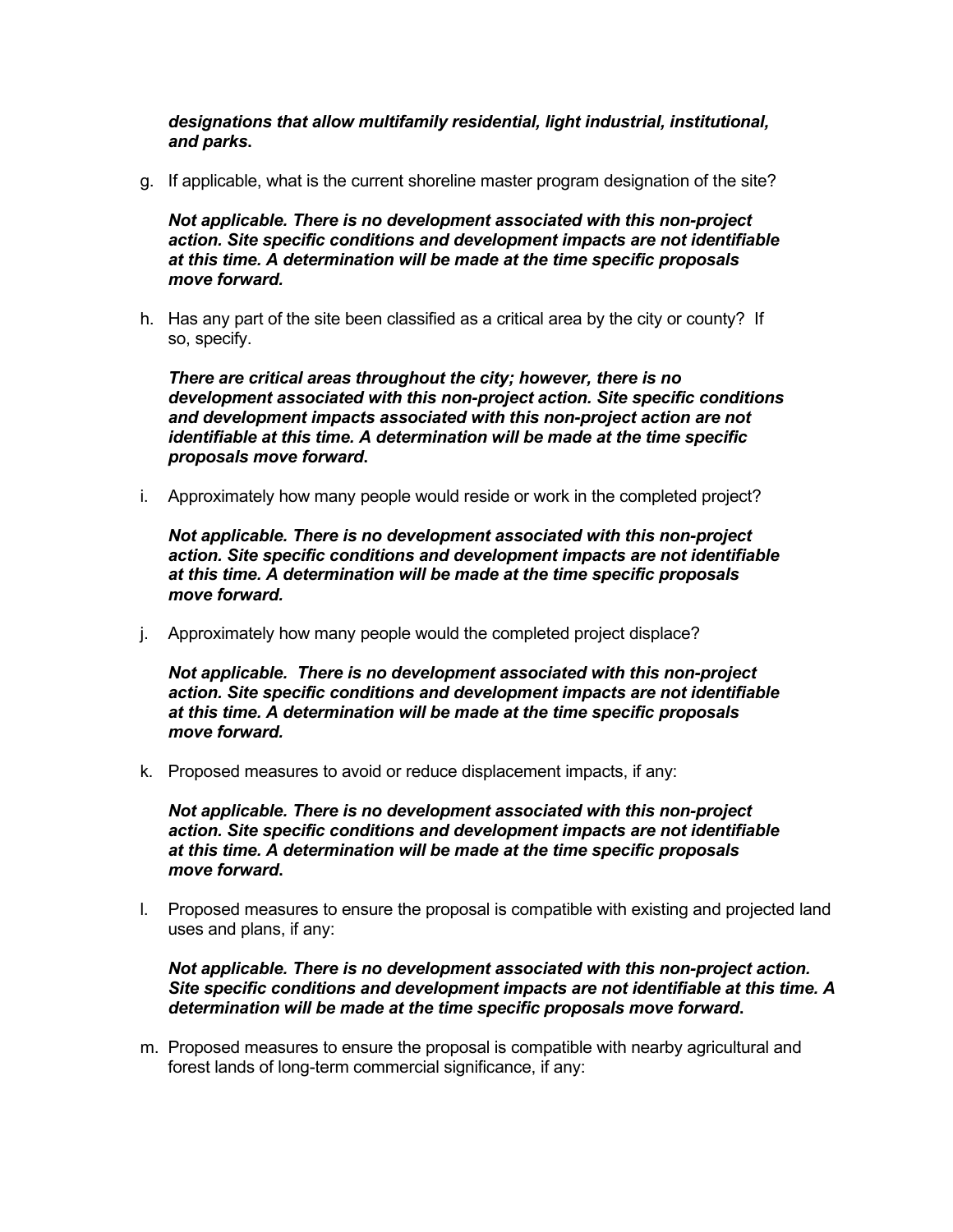*Not applicable. There is no development associated with this non-project action. Site specific conditions and development impacts are not identifiable at this time. A determination will be made at the time specific proposals move forward***.**

#### 9. **Housing**

a. Approximately how many units would be provided, if any? Indicate whether high, middle, or low-income housing.

*Not applicable. There is no development associated with this non-project action. Site specific conditions and development impacts are not identifiable at this time. A determination will be made at the time specific proposals move forward***.**

b. Approximately how many units, if any, would be eliminated? Indicate whether high, middle, or low-income housing.

*Not applicable. There is no development associated with this non-project action. Site specific conditions and development impacts are not identifiable at this time. A determination will be made at the time specific proposals move forward***.** 

c. Proposed measures to reduce or control housing impacts, if any:

*None. There is no development associated with this non-project action. Site specific conditions and development impacts are not identifiable at this time. A determination will be made at the time specific proposals move forward***.**

#### **10. Aesthetics**

a. What is the tallest height of any proposed structure(s), not including antennas; what is the principal exterior building material(s) proposed

*Not applicable. There is no development associated with this non-project action. Site specific conditions and development impacts are not identifiable at this time. A determination will be made at the time specific proposals move forward***.** 

b. What views in the immediate vicinity would be altered or obstructed?

*Not applicable. There is no development associated with this non-project action. Site specific conditions and development impacts are not identifiable at this time. A determination will be made at the time specific proposals move forward***.**

c. Proposed measures to reduce or control aesthetic impacts, if any:

*Not applicable. There is no development associated with this non-project action. Site specific conditions and development impacts are not identifiable at this time. A determination will be made at the time specific proposals move forward*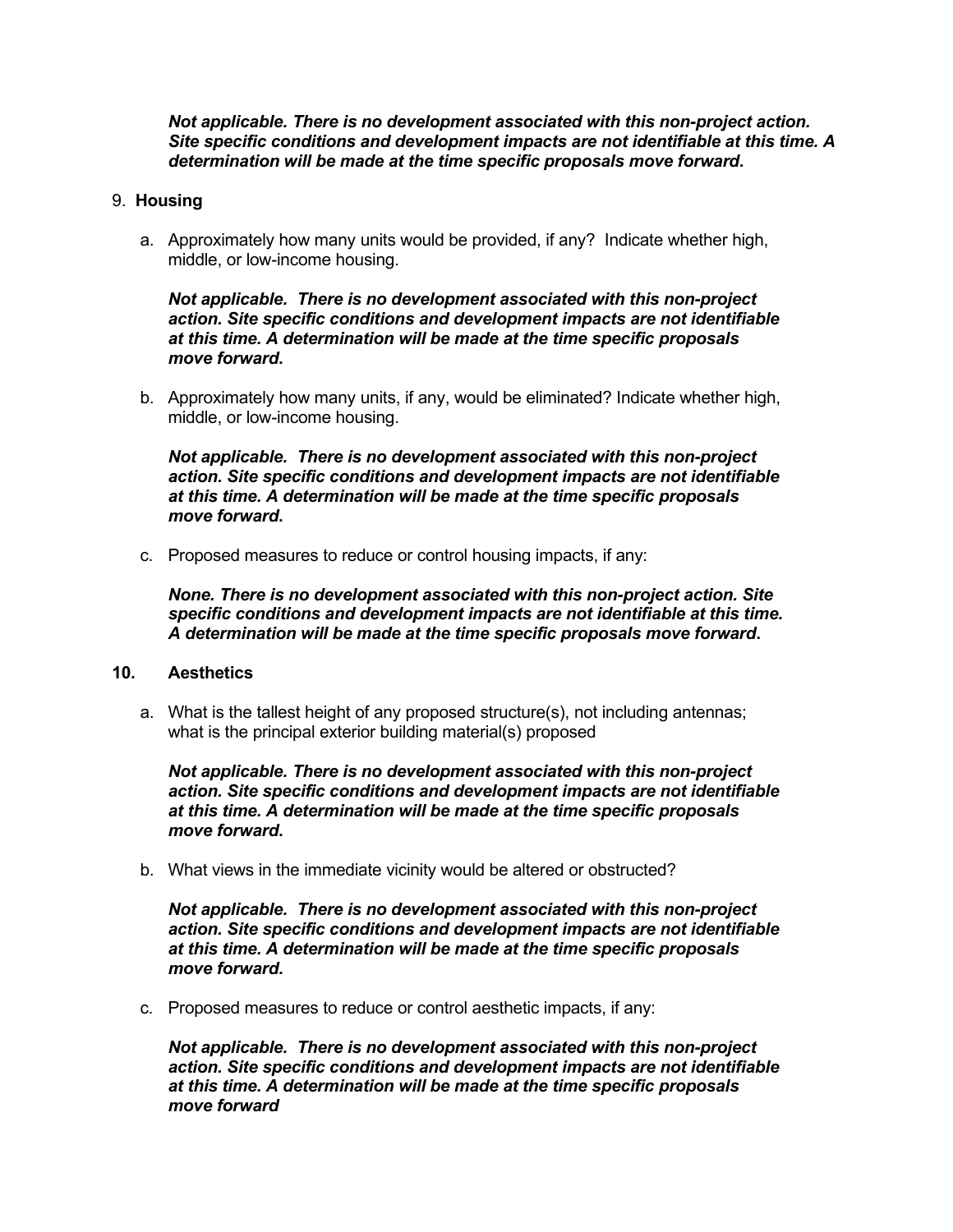# **11. Light and glare**

a. What type of light or glare will the proposal produce? What time of day would it mainly occur?

*Not applicable. There is no development associated with this non-project action. Site specific conditions and development impacts are not identifiable at this time. A determination will be made at the time specific proposals move forward***.**

b. Could light or glare from the finished project be a safety hazard or interfere with views?

*Not applicable. There is no development associated with this non-project action. Site specific conditions and development impacts are not identifiable at this time. A determination will be made at the time specific proposals move forward***.**

c. What existing off-site sources of light or glare may affect your proposal?

*Not applicable. There is no development associated with this non-project action. Site specific conditions and development impacts are not identifiable at this time. A determination will be made at the time specific proposals move forward***.**

d. Proposed measures to reduce or control light and glare impacts, if any:

*Not applicable. There is no development associated with this non-project action. Site specific conditions and development impacts are not identifiable at this time. A determination will be made at the time specific proposals move forward***.**

# **12. Recreation**

a. What designated and informal recreational opportunities are in the immediate vicinity?

*There are a number of recreational opportunities throughout the city; however, there is no development associated with this non-project action proposed at this time. A determination will be made at the time specific proposals move forward***.**

b. Would the proposed project displace any existing recreational uses? If so, describe.

*Not applicable. There is no development associated with this non-project action. Site specific conditions and development impacts associated with this non-project action are not identifiable at this time. Determination will be made at the time specific proposals move forward***.**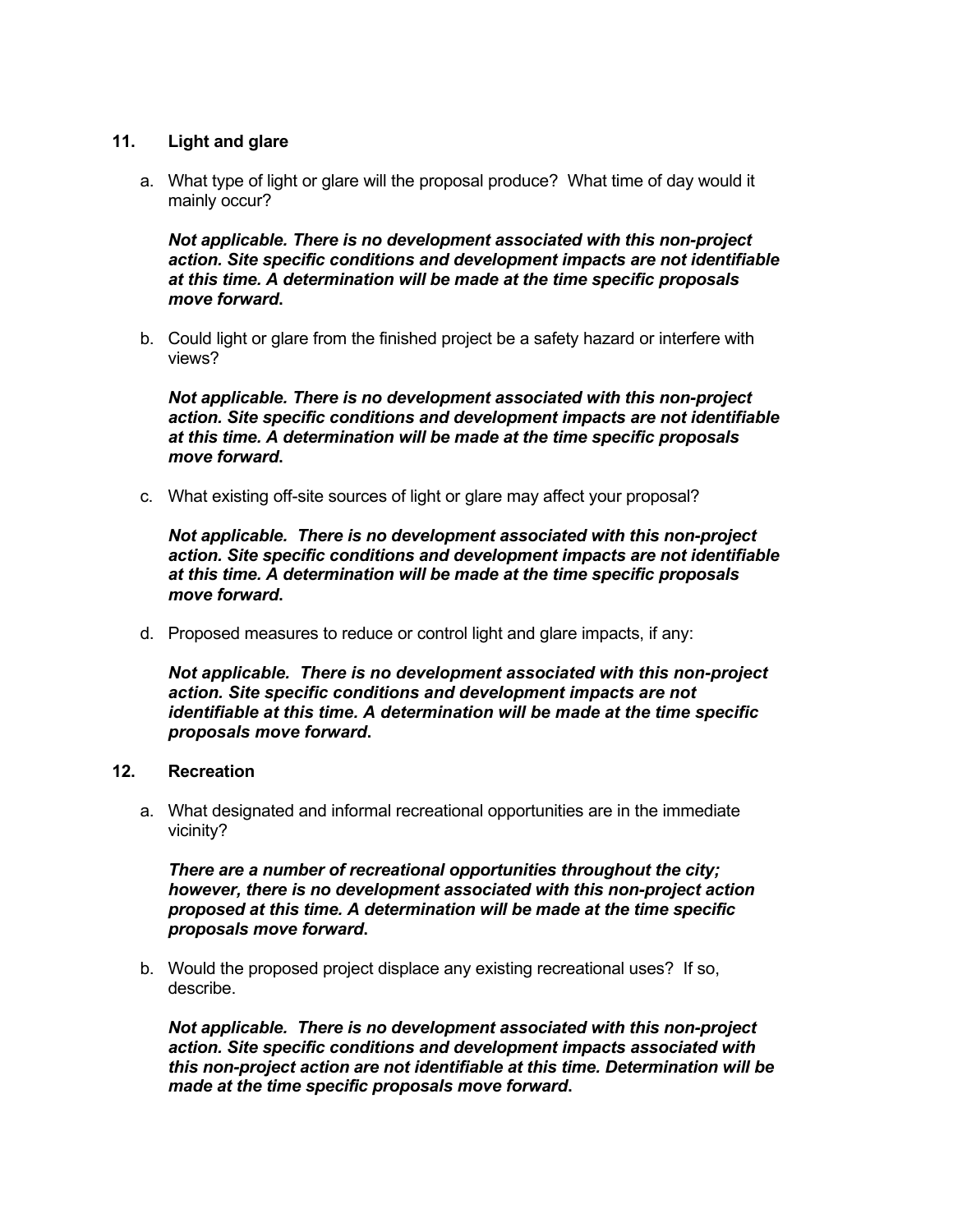c. Proposed measures to reduce or control impacts on recreation, including recreation opportunities to be provided by the project or applicant, if any:

*Not applicable. There is no development associated with this non-project action. Site specific conditions and development impacts associated with this non-project action are not identifiable at this time. A determination will be made at the time specific proposals move forward***.** 

# **13. Historic and cultural preservation**

a. Are there any buildings, structures, or sites, located on or near the site that are over 45 years old listed in or eligible for listing in national, state, or local preservation registers located on or near the site? If so, specifically describe.

*Not applicable. There is no development associated with this non-project action. Site specific conditions and development impacts are not identifiable at this time. A determination will be made at the time specific proposals move forward***.**

b. Are there any landmarks, features, or other evidence of Indian or historic use or occupation? This may include human burials or old cemeteries. Are there any material evidence, artifacts, or areas of cultural importance on or near the site? Please list any professional studies conducted at the site to identify such resources.

*Not applicable. There is no development associated with this non-project action. Site specific conditions and development impacts are not identifiable at this time. A determination will be made at the time specific proposals move forward.*

c. Describe the methods used to assess the potential impacts to cultural and historic resources on or near the project site. Examples include consultation with tribes and the department of archeology and historic preservation, archaeological surveys, historic maps, GIS data, etc.

*Not applicable. There is no development associated with this non-project action. Site specific conditions and development impacts are not identifiable at this time. A determination will be made at the time specific proposals move forward***.**

d. Proposed measures to avoid, minimize, or compensate for loss, changes to, and disturbance to resources. Please include plans for the above and any permits that may be required.

*Not applicable. There is no development associated with this non-project action. Site specific conditions and development impacts are not identifiable at this time. A determination will be made at the time specific proposals move forward.*

**14. Transportation**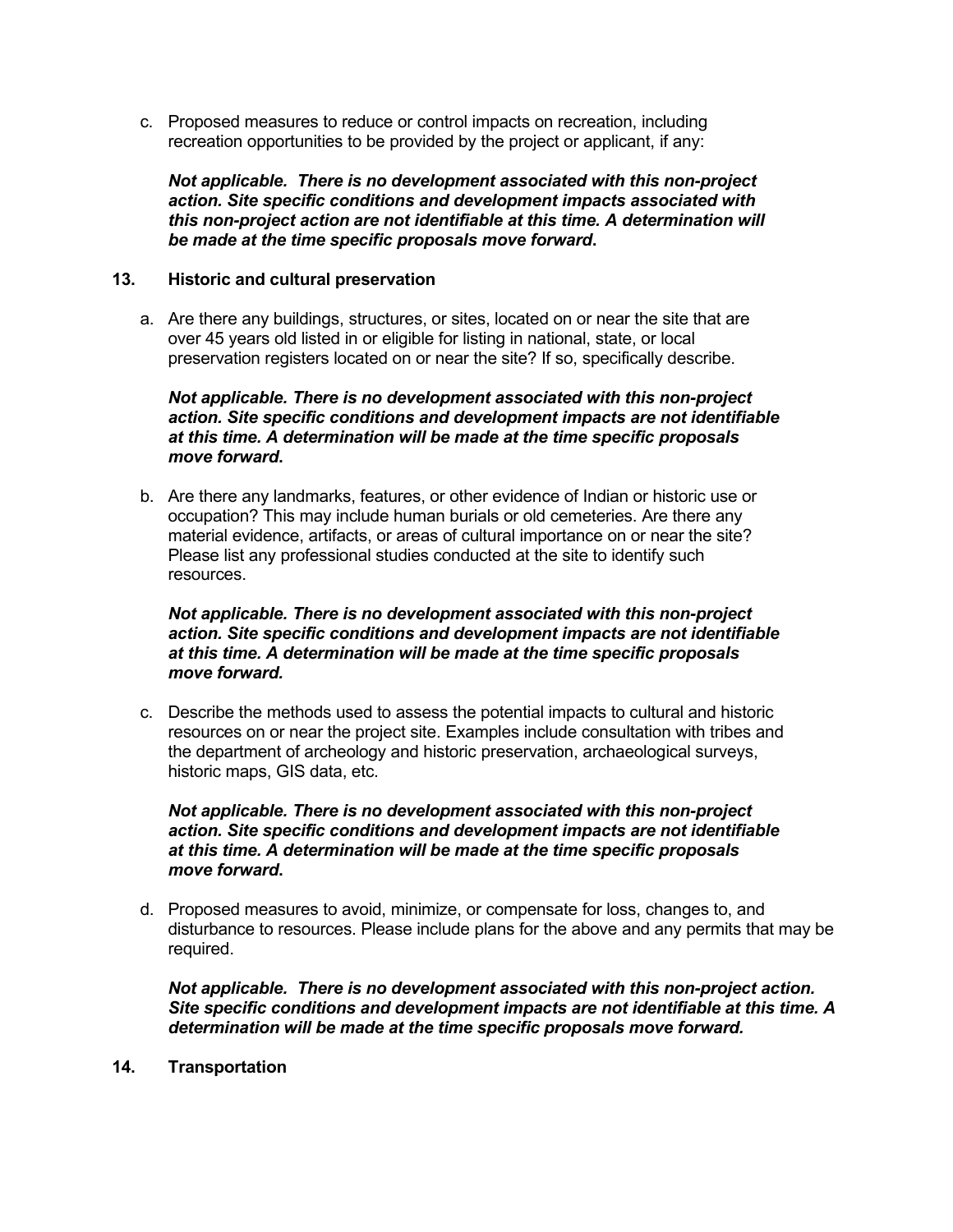a. Identify public streets and highways serving the site or affected geographic area and describe proposed access to the existing street system. Show on site plans, if any.

*Not applicable. There is no development associated with this non-project action. Site specific conditions and development impacts are not identifiable at this time. A determination will be made at the time specific proposals move forward.*

b. Is the site or affected geographic area currently served by public transit? If so, generally describe. If not, what is the approximate distance to the nearest transit stop?

**.** 

**.**

**.**

**.**

**.**

*Not applicable. There is no development associated with this non-project action. Site specific conditions and development impacts are not identifiable at this time. A determination will be made at the time specific proposals move forward.*

c. How many additional parking spaces would the completed project or non-project proposal have? How many would the project or proposal eliminate?

*Not applicable. There is no development associated with this non-project action. Site specific conditions and development impacts are not identifiable at this time. A determination will be made at the time specific proposals move forward.*

d. Will the proposal require any new or improvements to existing roads, streets, pedestrian, bicycle or state transportation facilities, not including driveways? If so, generally describe (indicate whether public or private).

*Not applicable. There is no development associated with this non-project action. Site specific conditions and development impacts are not identifiable at this time. A determination will be made at the time specific proposals move forward.*

e. Will the project or proposal use (or occur in the immediate vicinity of) water, rail, or air transportation? If so, generally describe.

*Not applicable. There is no development associated with this non-project action. Site specific conditions and development impacts are not identifiable at this time. A determination will be made at the time specific proposals move forward.*

f. How many vehicular trips per day would be generated by the completed project or proposal? If known, indicate when peak volumes would occur and what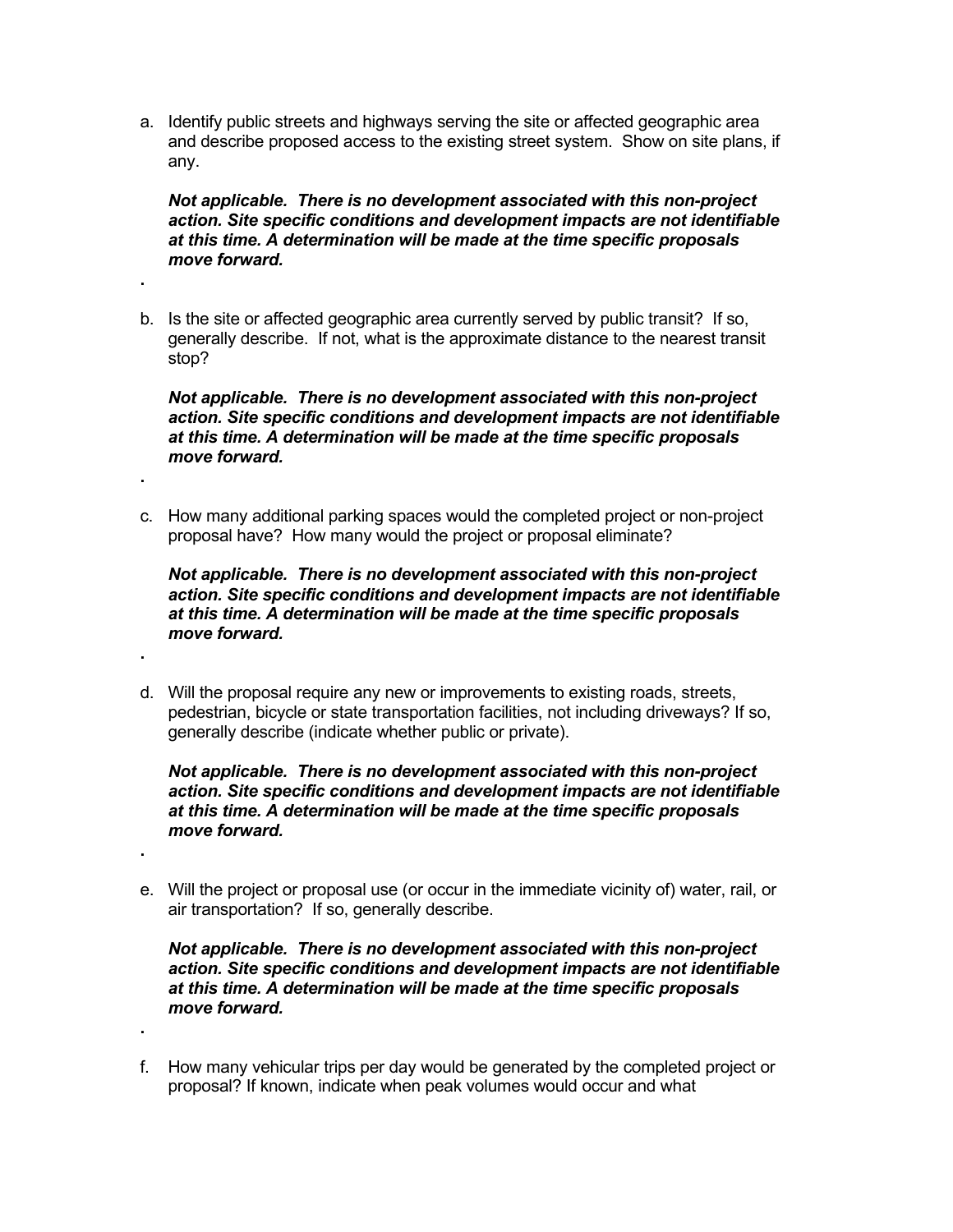percentage of the volume would be trucks (such as commercial and nonpassenger vehicles). What data or transportation models were used to make these estimates?

# *Not applicable. There is no development associated with this non-project action. Site specific conditions and development impacts are not identifiable at this time. A determination will be made at the time specific proposals move forward.*

g. Will the proposal interfere with, affect or be affected by the movement of agricultural and forest products on roads or streets in the area? If so, generally describe.

*No. There is no development associated with this non-project action. Site specific conditions and development impacts are not identifiable at this time. A determination will be made at the time specific proposals move forward.*

h. Proposed measures to reduce or control transportation impacts, if any:

*Not applicable. There is no development associated with this non-project action. Site specific conditions and development impacts are not identifiable at this time. A determination will be made at the time specific proposals move forward.*

#### **15. Public services**

**.** 

a. Would the project result in an increased need for public services (for example: fire protection, police protection, public transit, health care, schools, other)? If so, generally describe.

*This Non-Project Action will not increase the need for public services. There is no development associated with this non-project action. Site specific conditions and development impacts are not identifiable at this time. A determination will be made at the time specific proposals move forward.*

b. Proposed measures to reduce or control direct impacts on public services, if any.

**Not applicable.** *There is no development associated with this non-project action. Site specific conditions and development impacts are not identifiable at this time. A determination will be made at the time specific proposals move forward.*

#### **16. Utilities**

a. Circle utilities currently available at the site: **electricity, natural gas, water, refuse service, telephone, sanitary sewer**, septic system, other

*Utility services are available city-wide. There is no development associated with this non-project action. Site specific conditions and development impacts are not identifiable at this time. A determination will be made at the time specific proposals move forward.*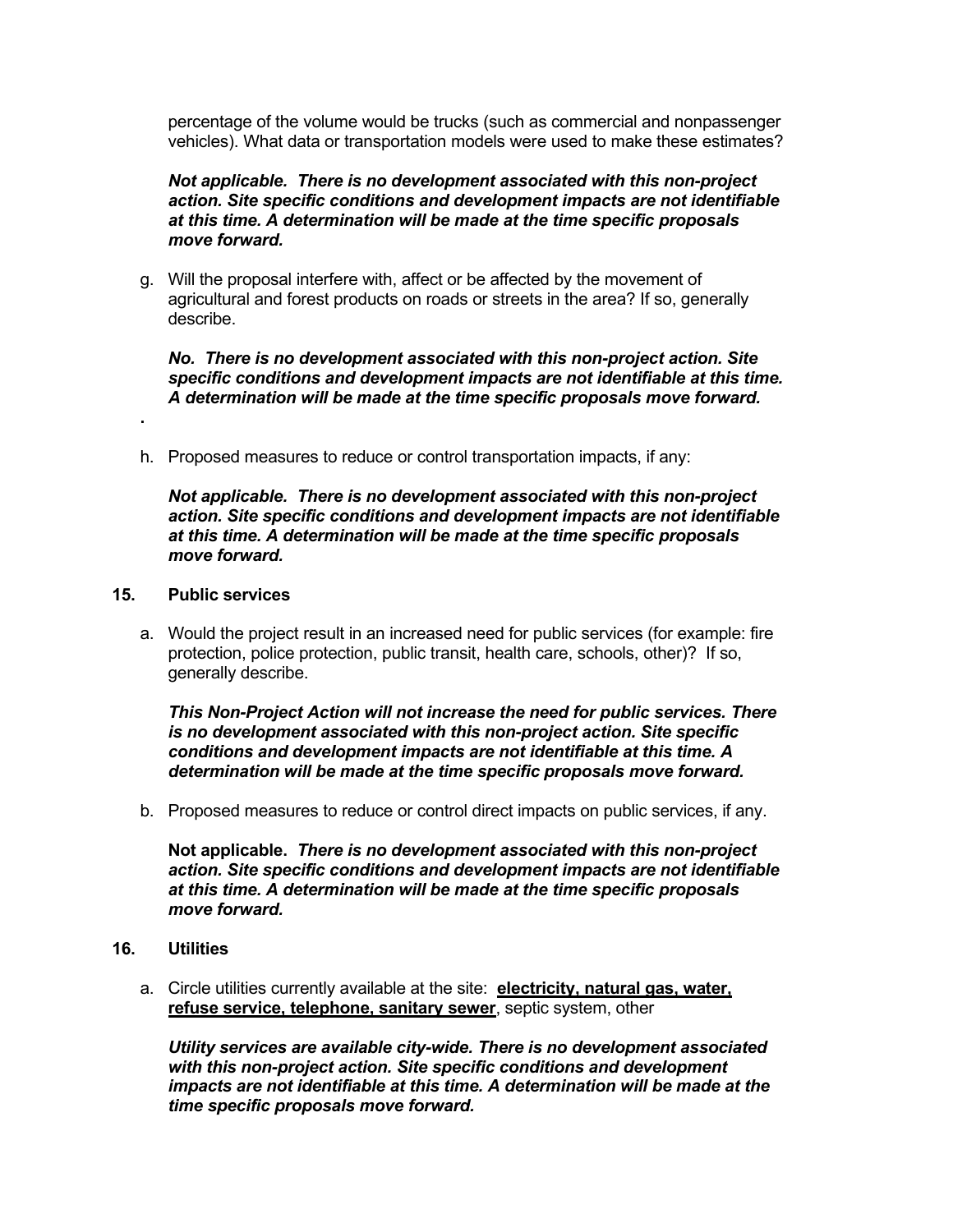b. Describe the utilities that are proposed for the project, the utility providing the service, and the general construction activities on the site or in the immediate vicinity which might be needed.

*Not applicable. There is no development associated with this non-project action. Site specific conditions and development impacts are not identifiable at this time. A determination will be made at the time specific proposals move forward.*

# **C. SIGNATURE**

The above answers are true and complete to the best of my knowledge. I understand that the lead agency is relying on them to make its decision.

**02/1/22**

\_\_\_\_\_\_\_\_\_\_\_\_\_\_\_\_\_\_\_\_\_\_\_\_\_\_\_\_\_\_\_ **Date:** \_\_\_\_\_\_\_\_\_\_\_\_\_\_\_\_\_\_

**Barry Berezowsky, Director City of Sequim Department of Community Development**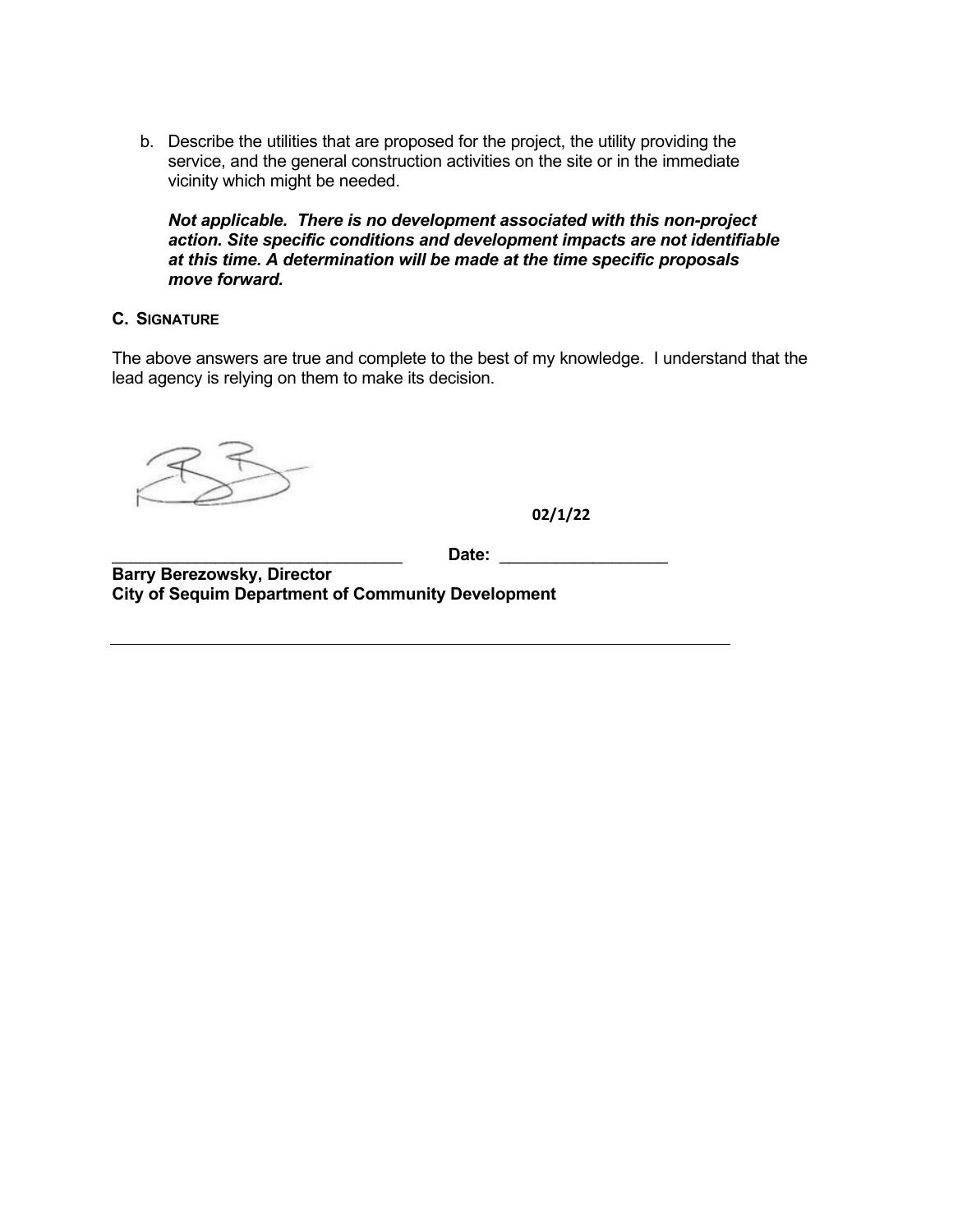### **D. SUPPLEMENTAL SHEET FOR NONPROJECT ACTIONS**

Because these questions are very general, it may be helpful to read them in conjunction with the list of the elements of the environment.

When answering these questions, be aware of the extent the proposal, or the types of activities likely to result from the proposal, would affect the item at a greater intensity or at a faster rate than if the proposal were not implemented. Respond briefly and in general terms.

1. How would the proposal be likely to increase discharge to water; emissions to air; production, storage, or release of toxic or hazardous substances; or production of noise?

*This Non-project Action will not increase discharges to water, emissions to air or production storage or release of toxic or hazardous substances or noise impacts. All future projects will be subject to all relevant city, state and federal regulations regarding discharges to water, emissions to air, and production, storage or release of toxic or hazardous substances, etc. at the time of development review.*

Proposed measures to avoid or reduce such increases are:

*No measures are proposed with the proposed Infill Residential Development Standards; however, measures will be identified as necessary during the development permit and environmental review process for specific projects. Compliance with city regulations and other appropriate mitigation would reduce increases.*

2. How would the proposal be likely to affect plants, animals, fish, or marine life?

*This Non-Project Action will not affect plants, animals, fish etc. Proposed projects will be subject to all relevant city, state and federal regulations regarding wildlife habitat.*

Proposed measures to protect or conserve plants, animals, fish, or marine life are:

*The City of Sequim Critical Areas Ordinance provides regulatory protective measures to protect and conserve vegetation and wildlife habitat. Additional measures may be identified during the development permit and environmental review process for specific projects***.**

3. How would the proposal be likely to deplete energy or natural resources?

*As a non-project action, the addition of this proposed Infill Residential Development Standards chapter to Title 18 would not deplete energy or natural resources. Projects subject to the requirements of the proposed ordinance will require further review for consistency with all applicable local, state, and federal regulations at the time of development application***.** 

Proposed measures to protect or conserve energy and natural resources are: